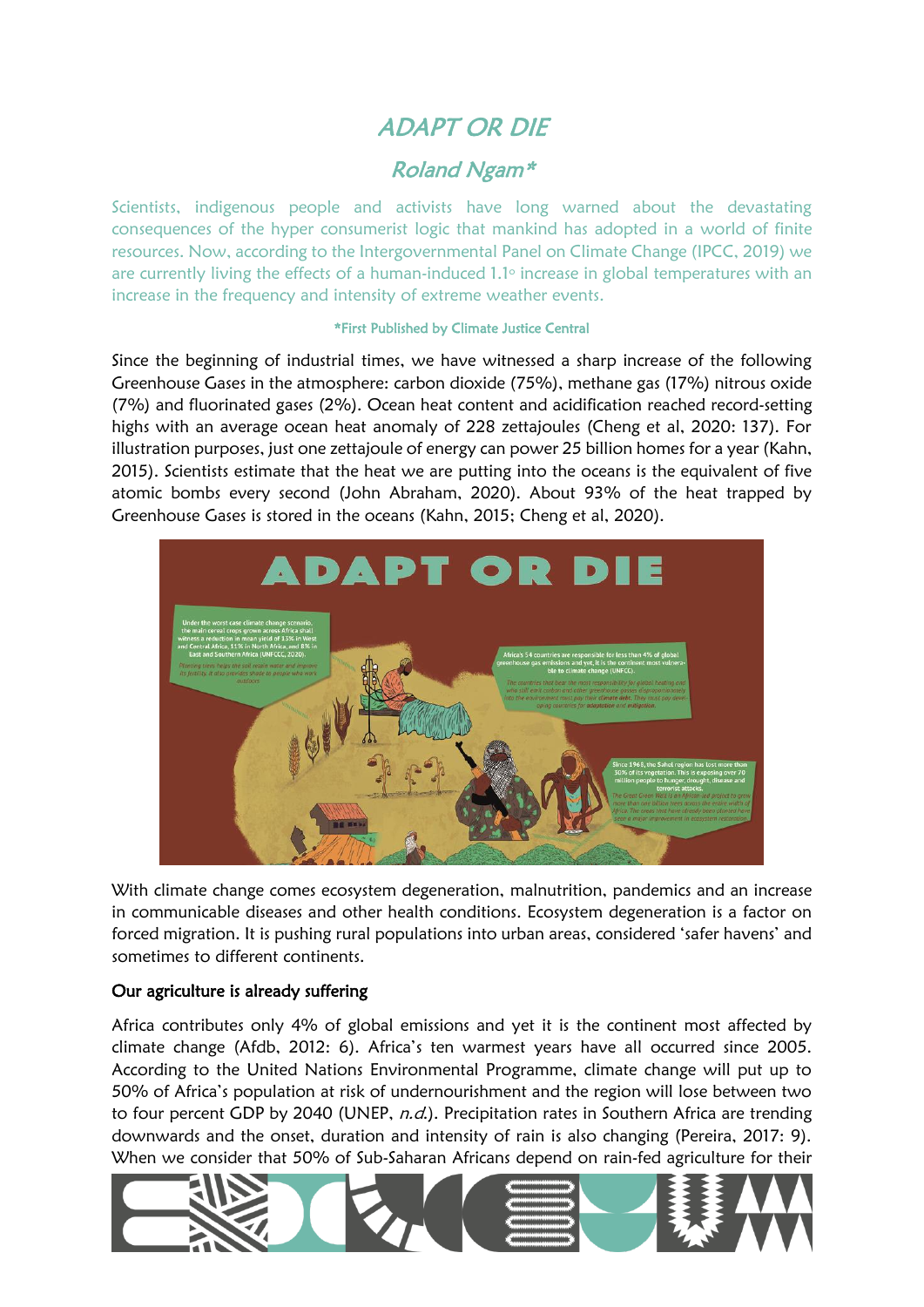food, and so climate change is a clear and present emergency. Going forward, the largest declines in agricultural yields on the planet are anticipated in Southern Africa (Afdb, 2012: 5).



Food availability is also projected to be constrained in the Sahel, the Mediterranean, central Europe and the Amazon (IPCC, 2019 35-39).

### Righting the ship

We received so many warnings, we know the science well, and so why are we not doing the right thing? We must invest more in mitigation and adaptation now.

There are many things that we can do to cap global warming at or below 1.5 degrees relative to preindustrial times. The first one is adopting legislative instruments that offer legal protections for the environment and our right to a clean environment.

#### Advanced economies should pay their fair share

"Advanced economies must pay their fare share. They must respect the commitment enshrined in the Paris Climate Agreement of jointly mobilising USD 100 billion per year by 2020, from a variety of sources, to address the pressing mitigation and adaptation needs of developing countries."

At least 600 million Africans lack access to regular, affordable electricity. Energy poverty makes it hard for people to access healthcare services or business opportunities. During the Covid-19 pandemic, it has also made it extremely hard for kids to access education material or connect with their teachers. We must end energy poverty the right way, by tapping into our abundant solar, wind and tidal resources. Major economies and corporations in the global north can partner with African countries to advance this agenda.